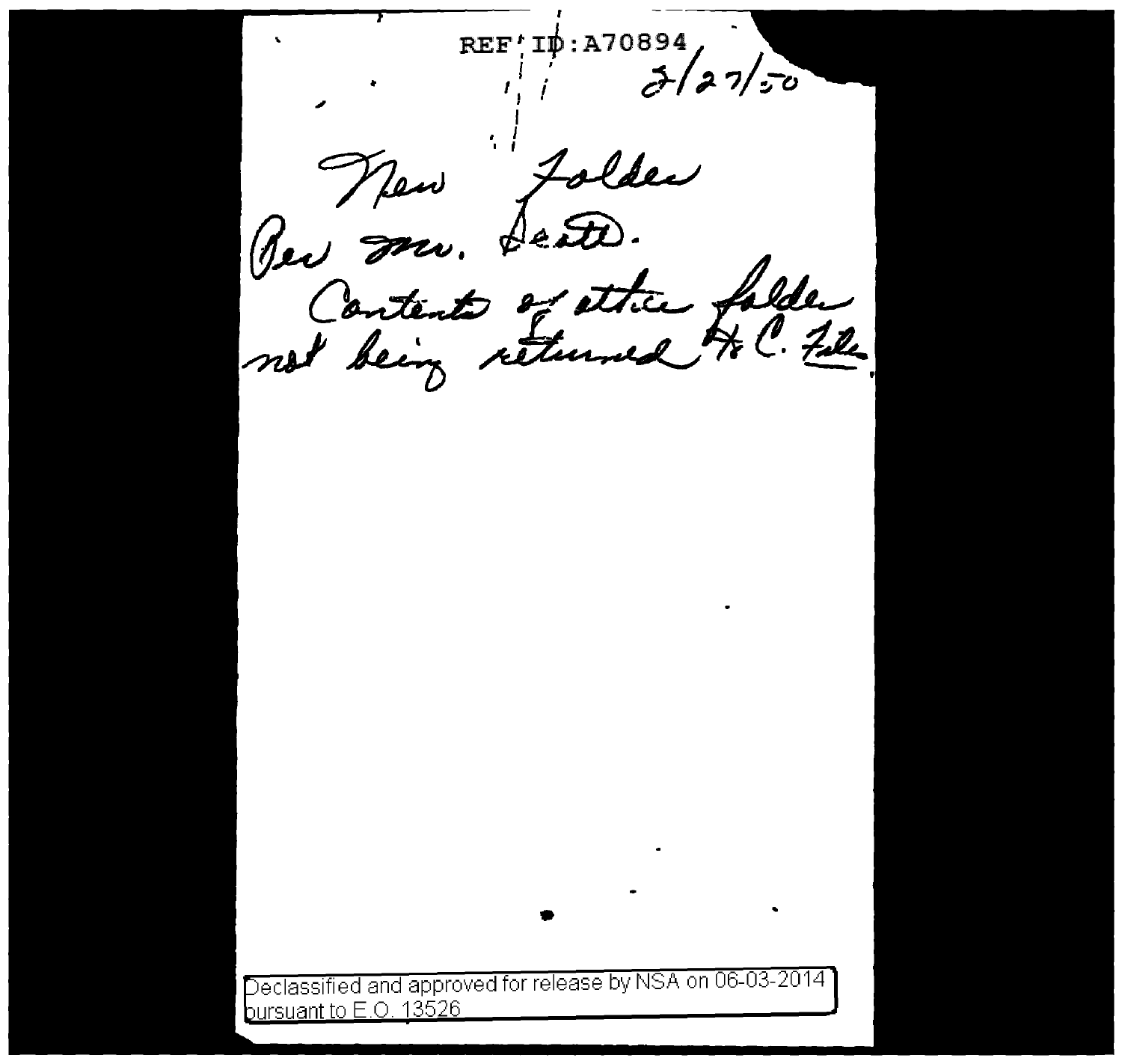REF ID:A70894

**RESTRICTED** 

| J/CE        |    |
|-------------|----|
| <b>J/WT</b> |    |
| J/FA        | 80 |
| J/CM        | つ  |

.

 $\mathcal{L}$ 

•

 $\psi$ 

COPY NO:  $19$ 

7 February 1950

I

JOINT COMMUNICATIONS-ELECTRONICS COMMITTEE

WARNING AND TARGET INFORMATION PANEL<br>COUNTERMEASURES PANEL<br>COMMUNICATIONS EQUIPMENT PANEL<br>FREQUENCY ALLOCATION PANEL

JOINT MILITARY CHARACTERISTICS FOR AN INTEGRATED AIR NAVIGATION AND TRAFFIC CONTROL SYSTEM WITHIN THE CONTROL ZONE

### Note by the Secretaries

The enclosure,  $(J/AN 19/4)$  a report approved by the Joint Aids to Navigation Panel is forwarded for coordination to the members of the Joint Warning and Target Infornat1on Panel, Joint Counterceasures Panel, Joint Communications Equipment ?anel and the Joint Frequency Allocation Panel.

W. H. BihCH

Secretary, Joint Countermeasures Panel Secretary, Communications Equipment Panel

'W. R. JOY

Secretary, Warning and Target Information Panel Secretary, Frequency Allocation Panel



RESTRICTED

 $\pmb{\cdot}$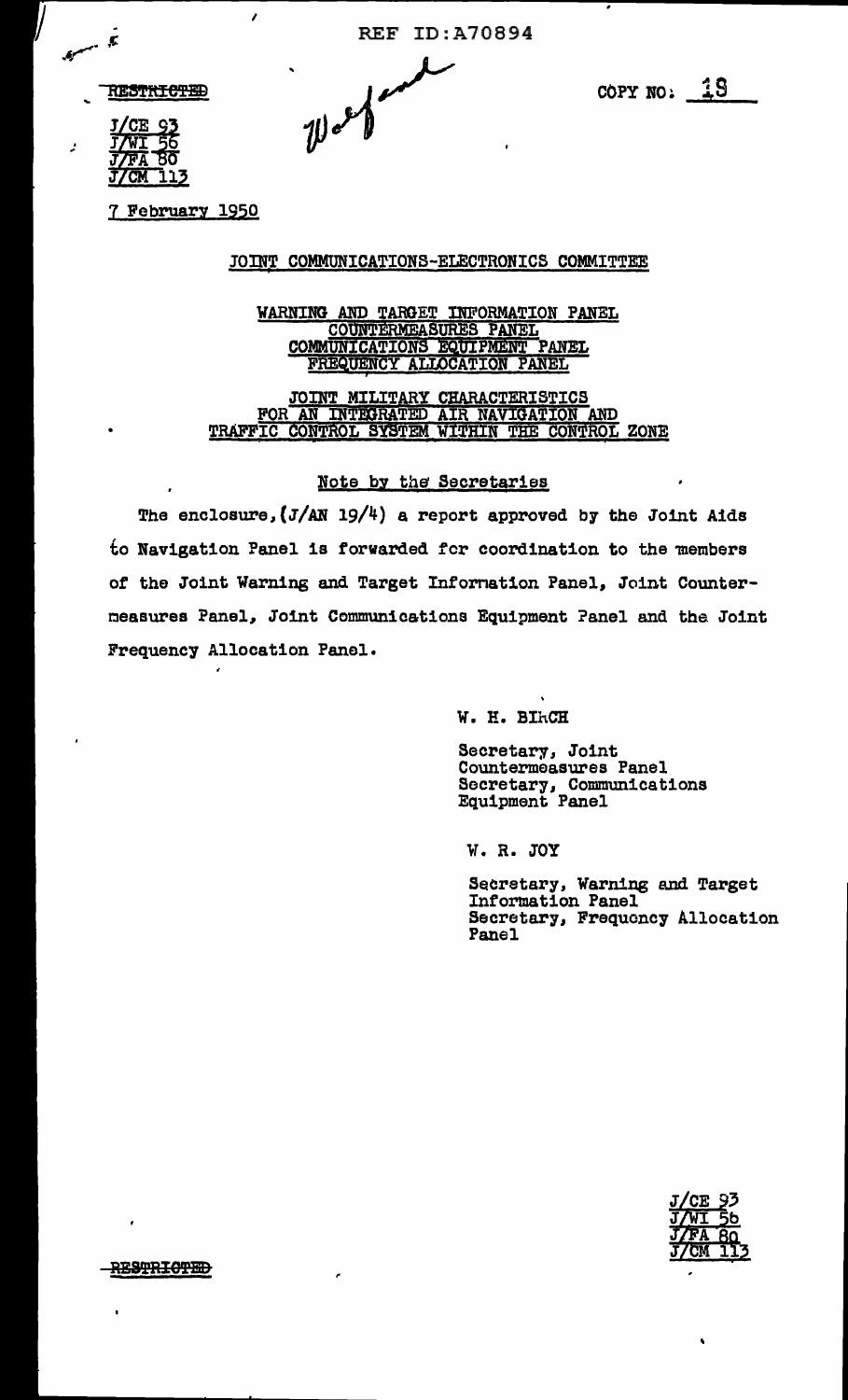# <u>ENCLOSURE</u>

# JOINT MILITARY CHARACTERISTICS<br>FOR AN INTEGRATED AIR NAVIGATION AND TRAFFIC CONTROL SYSTEM WITHIN THE CONTROL ZONE

# Report by the Joint Aids to Navigation Panel

# THE PROBLEM

To adopt joint military requirements and characteristics  $1.$ for an integrated system of air navigation, traffic control, approach and landing witnin the control zone.

#### FACTS BEARING ON THE PROBLEM

2. Military air operations require an expeditious solution to the problem of operation of tactical and transport aircraft under all conditions of visibility. At the present time no joint military characteristics exist for a system that will solve this problem.

The system must be designed to accommodate all types of 3. military aircraft, including those whose space limitations will not permit the installation of equirment aqual to the present allowance. In view of limiting space, weight, and aerodynamic factors, the airborne equipment must impose minimum detriment to aircraft performance, the primary burden being placed upon the surface installations.

4. The system must meet rilitary security requirements in order that the equipment will be of maximum service to friendly aircraft and of rinimum service to an enemy. The susceptibility to enemy countermeasures rust be held to a minimum.

The general requirements for navigation, communications 5. and traffic control apply alike to oberations of aircraft carriers and air bases, and it is essential that techniques and procedures be coordinated for the maximum standardization.

#### **RESTRICTED**

 $-1-$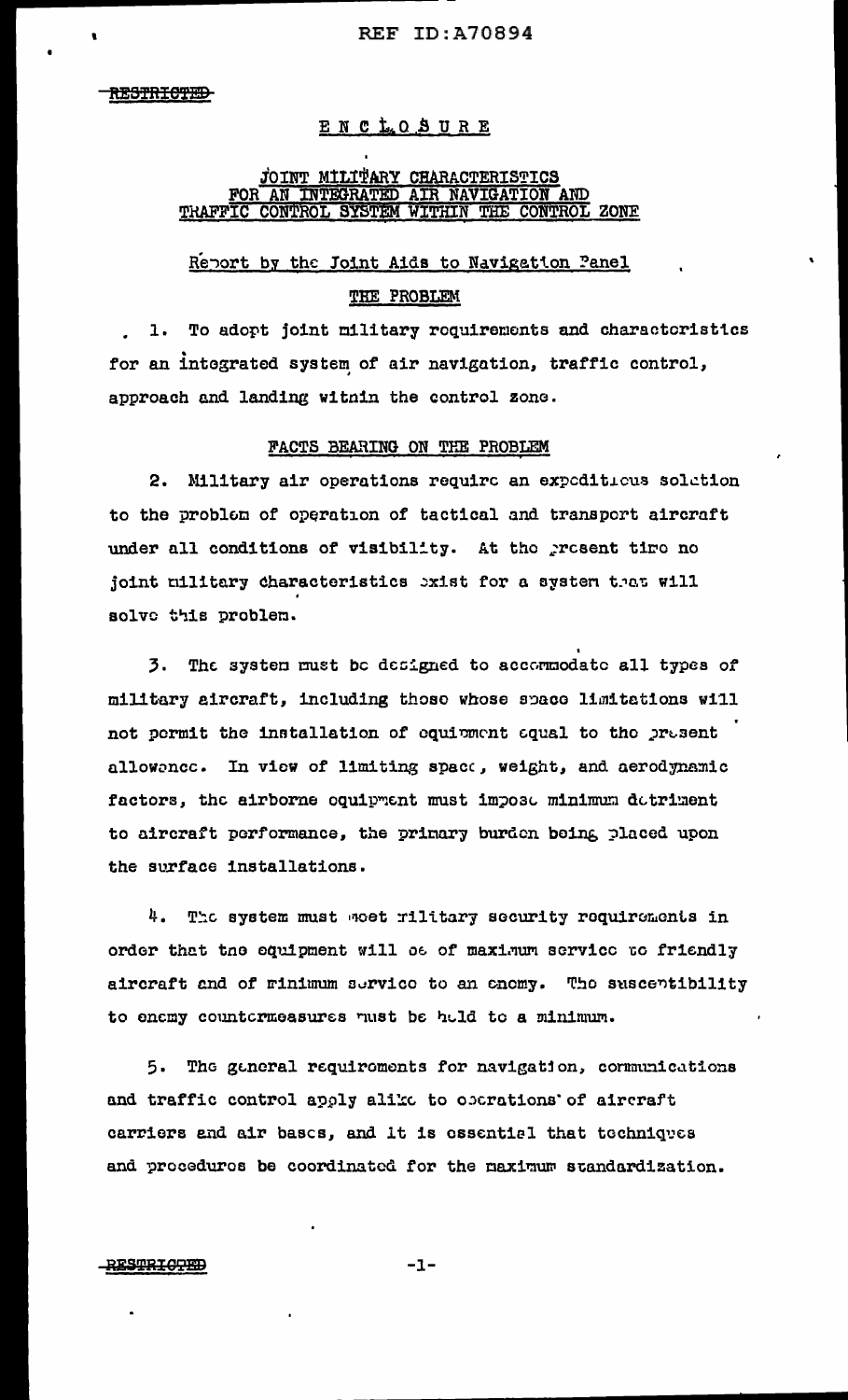The Air Navigation Dewelopment Board (ANDB) is prosently pros., seeding with the develocated of a "common system" of navigational aids designed to mect civil and non-tactical military aviation requirements for traffic control and air navigation. It appears that the original concept of the "common system" will not fulfill certain ailutary requirements.

#### **DISCUSSION**

7. Discussion and assumptions are contained in Appendix "D". **CONCLUSIONS** 

8. Military aircraft will be roquired to operate under all conditions of weather. An integrated system of navigation, traffic control, approach, and landing aids must be developed and made operational before all-weather air operation can become an actuality. Such a system is not now available.

Any "common system" adopted by the United States should 9. accommodate military eperations, however, the availebility of a satisfactory military system should not be delayed pending the intogration and development of a fully satisfactory "common system".

10. Bocause the requirement for all-weather flight is vital to all types of military operations, the priority of this dovelopment should be determined by the Joint Chiefs of Staff as appropriate to the mission concerned.

#### **RECOMMENDATIONS**

11. That the joint willtary characteristics as contained in Appendix "A" be approved.

That the approved military characteristics and supporting 12. staff study be transmitted to the Chairman, Research and Development Board for approoriate research and development action, to the Services for information and guidance and the Chairman, Air Favigation Davelopment Board for information.

#### <del>RESTRICTED</del>

 $-2-$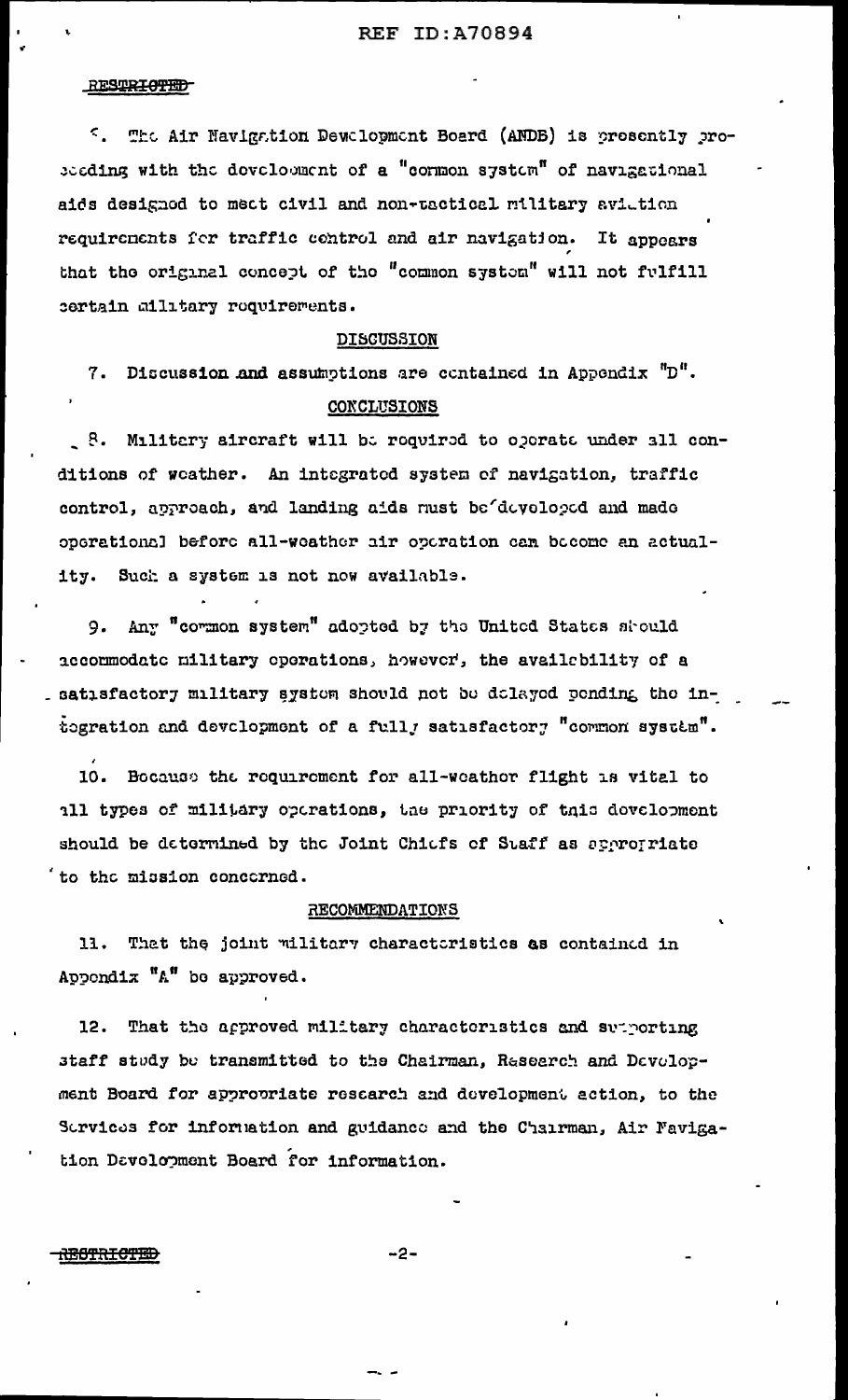'13. That the development and evaluation of the necessary elements f this system be prosecuted with the same priority as other ossen-.ial requirements of air defense and anti-submarine warfare.

# COORDINATION

14. Coordination with the Joint Warning and Target Information 'anel, the Countermeasures Panel, the Communications Equipment Panel ind the Friquency Allocation Panel is deemed necessary.

**ESTRICTIO**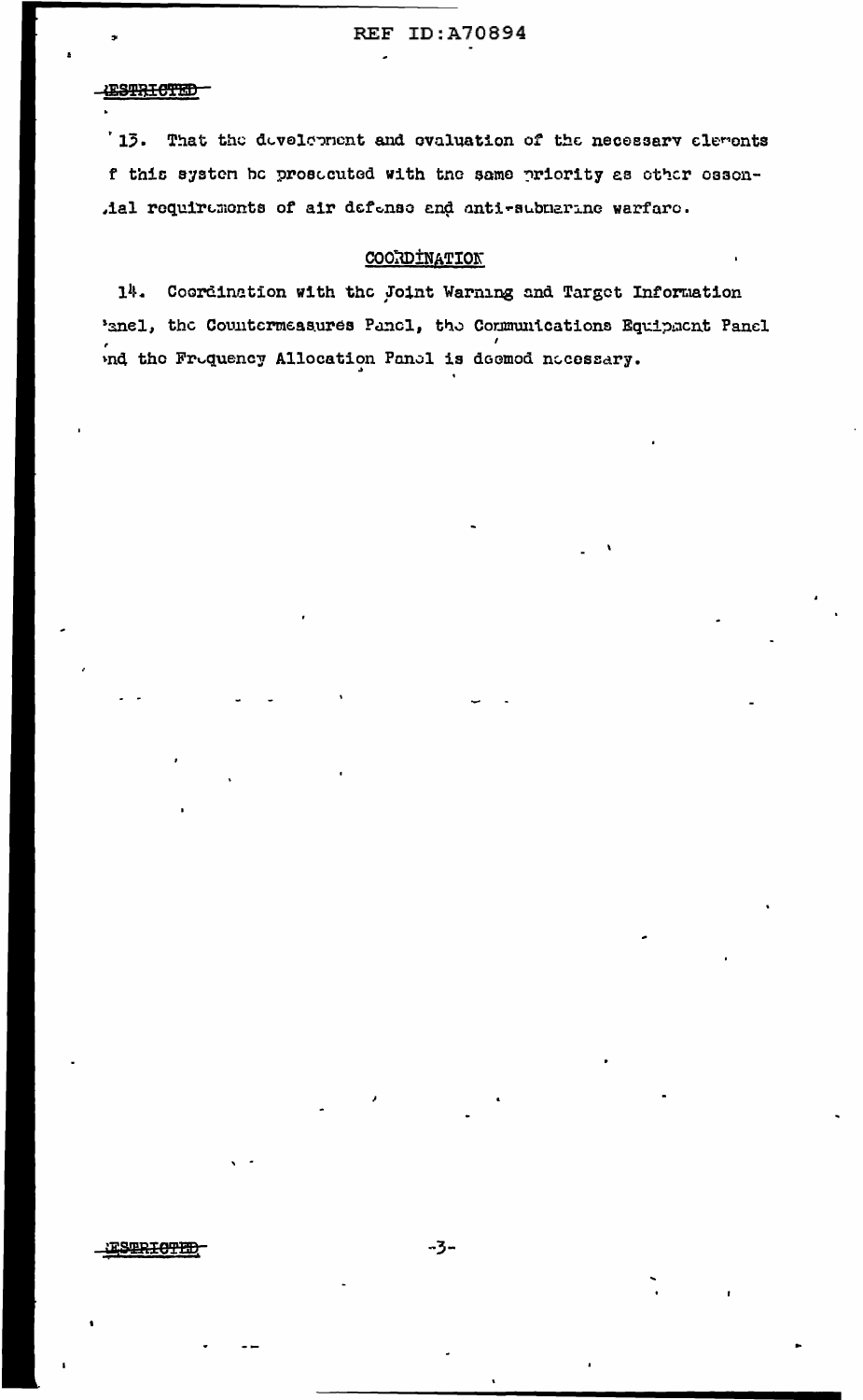## **REF ID: A70894**

# APPENDIX."A"

#### JOINT MILITARY CHARACTERISTICS **INTEGRATE** <u>'ROL ZONL</u> TRAFFIC **SYSTEM WITHIN THE**

# I - GENERAL INFORMATION

1. Objective.

To provide a means for the continuous safe and efficient  $a$ movement of air traffic within the control zone under all conditions of visibility. The basic system of aids shall provide communication, navigation and traffic control.

The following operational requirements must be satisfied <u>b</u>. to accomplish the states objective:

The systom shall, insofar as practicable, dony ser- $(1)$ vice or countermeasures to the energ, and not be subject to interference, either natural or "man made".

(2) The system shall be adaptable, insofar as is practigeable, to both carrier and land base operation.

The system shall provide for the safe, orderly and  $(3)$ oxpeditious flow of air traffic throughout the controlled zone, and shall be such that it is possible for the aircraft to be navigated, without visual reference to the ground, over all portions of the route including take-off and landing.

(4) The system shall provide a landing rate of at least two aircraft per runway per minute.

(5) Be readily integrated with the air defense requirements.

 $(5)$ The system shall provide for the inmediate exchange of pertinent navigation and control intelligence throughout the controlled zone.

 $(7)$ The system shall provide complete automatic traffic control, with provision for either autoratic or manual flight. The ground portion of the system shall be capable of manuel operation when required.

(2) Provide a minimum simultaneous control capacity of 50 airplanes, and a desired caracity of 300 airplanes.

### **RESTRICTED**

 $-4-$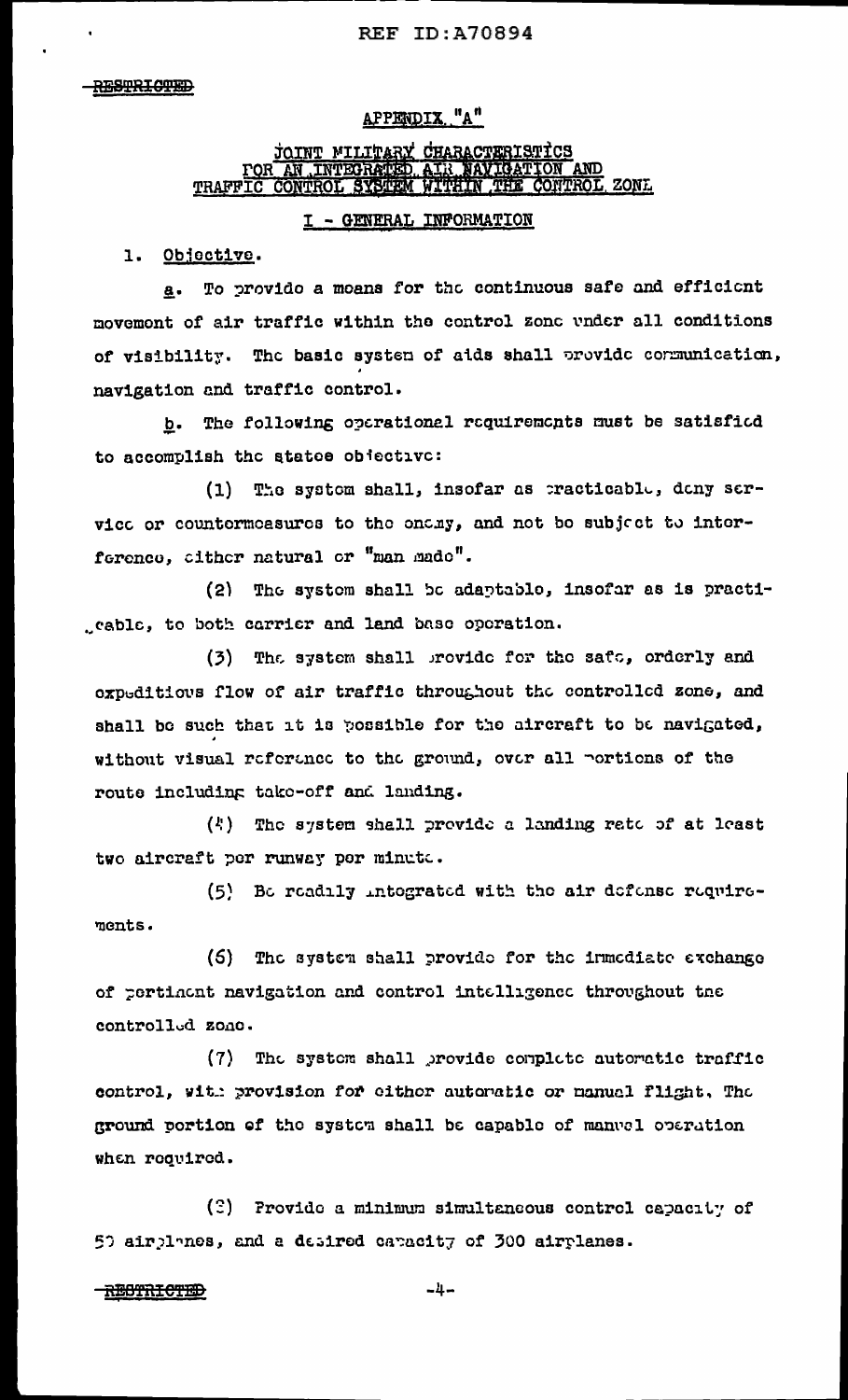#### **REF ID:A70894**

#### **RESTRICTED**

(9) The ground portion of the system at a particular installation must be capable of operational control from a single location.

(10) Configuration of the ground components will be adapted to fixcd, portable, shipboard or air transportable versions as required.

(11) The system shall provide to the pilot continuous indication of distance and azim th from a selected geographical point in the controlled zone.

(12) The system shall parmit use of any operationally desirable track within the control zone.

(13) The system shall operate to an altitude of at least 50,000 fect, and must have a radial coverage of 100 miles at line of sight.

(14) The system shall be capable of operation in all parts of the world.

2. Proposed Service Employment.

g. Installations will be itilized at the following:

(1) Air bases, with applicable portions appropriately sited within the control zone.

(2) Aircraft carriers or tenders, with applicable portions in supporting vessels.

(3) The airberne portion of the system shall be capable of installation in all types of military aircraft.

b. Internal location of equipment:

(1) Adequately protocted spact for control operations in a designated control center.

(2) Fquipment and antonna locations as required for satisfactory performance.

(3) Airborne components available for pilot control and display.

3. The syster shall provide for the following functions: a. Primary functions.

#### RESTRICTED

-5-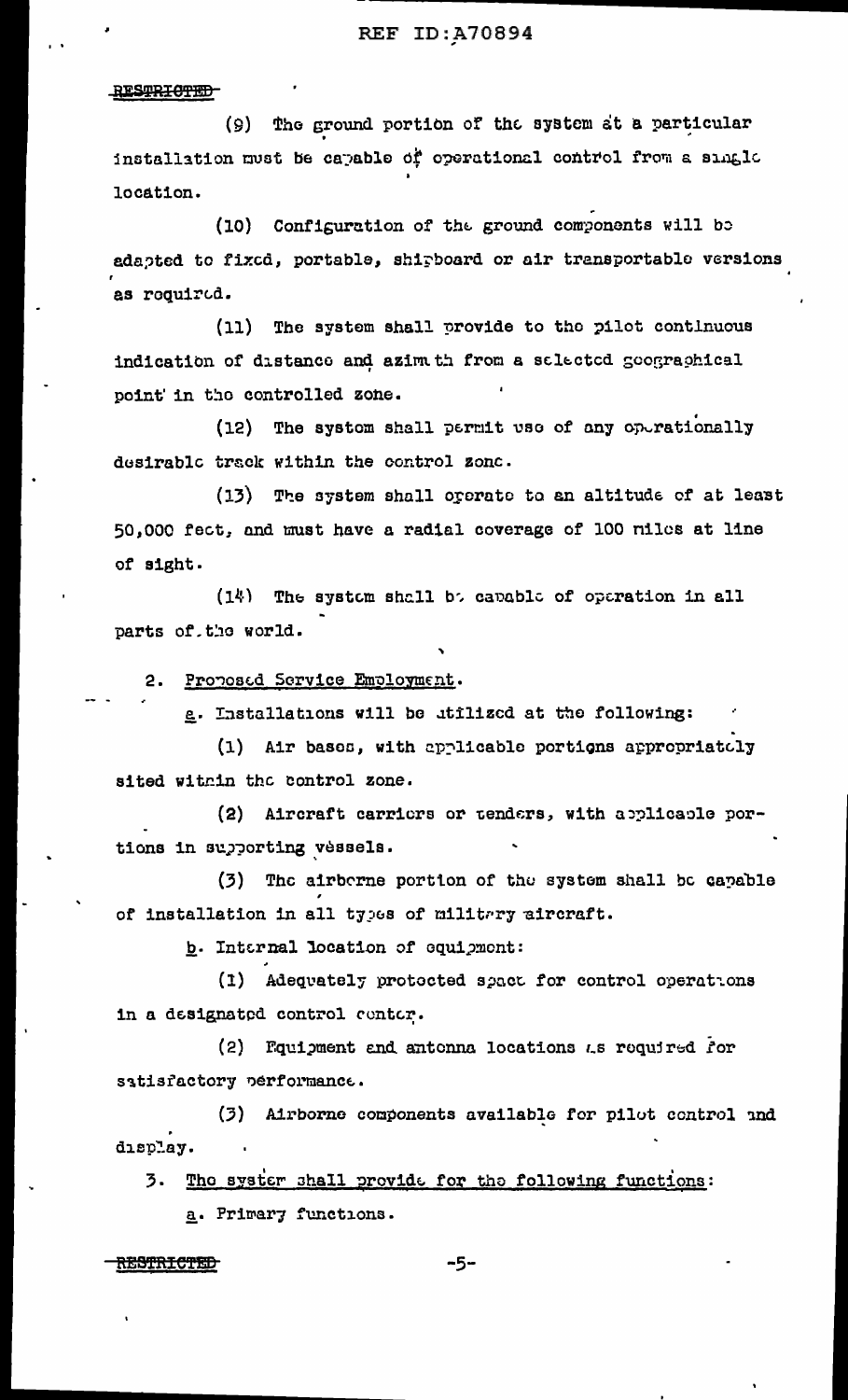(1) Artomatid identification, tracking, sequencing, spacing end direction of flight path for all aircraft within the controlled zone.

(2) The system shall be eapable of providing a continuous and expeditions track control from any desired point in the control zont to the completion of landing roll.

(3) The system shall provide a means of enabling aircraft to proceed expeditiously to their parking area or to the take-off runway under conditions of low visibility.

(4) Automatically controlling the flight path of departing aircraft through the departure area.

 $\cdot$  (5) Automatic control of missed approaches.

(5) The system shall provide surveillance of the approach path to insure safety, and shall provide precise approach path guidance te aircraft without full equipment.

(7) The system shall provide for the immediate exchange of intolligenco throughout the controlled zone.

(?) The system shall provide to the pilot continuous indication of distance and azimuth from a solected geographical point in the controlled zone.

b. Sccondary functions.

Be reedily integrated with the air defense require- $(1)$ monts.

 $(2)$ The syster shall be capable of extension by installing additional surface units and interconnecting communication chennels.

 $(3)$ Maximum security as regards obtaining of intelligenco from the system by the enemy, or enemy counterneasures.

(4) Maximum employment of installations and equipments proviously provided for tactical purposes.

4. Gencral

g. In an All Weather Operation it is considered necessary that air operations, both coubat and transport, be conducted with

#### **RESTRICTED-**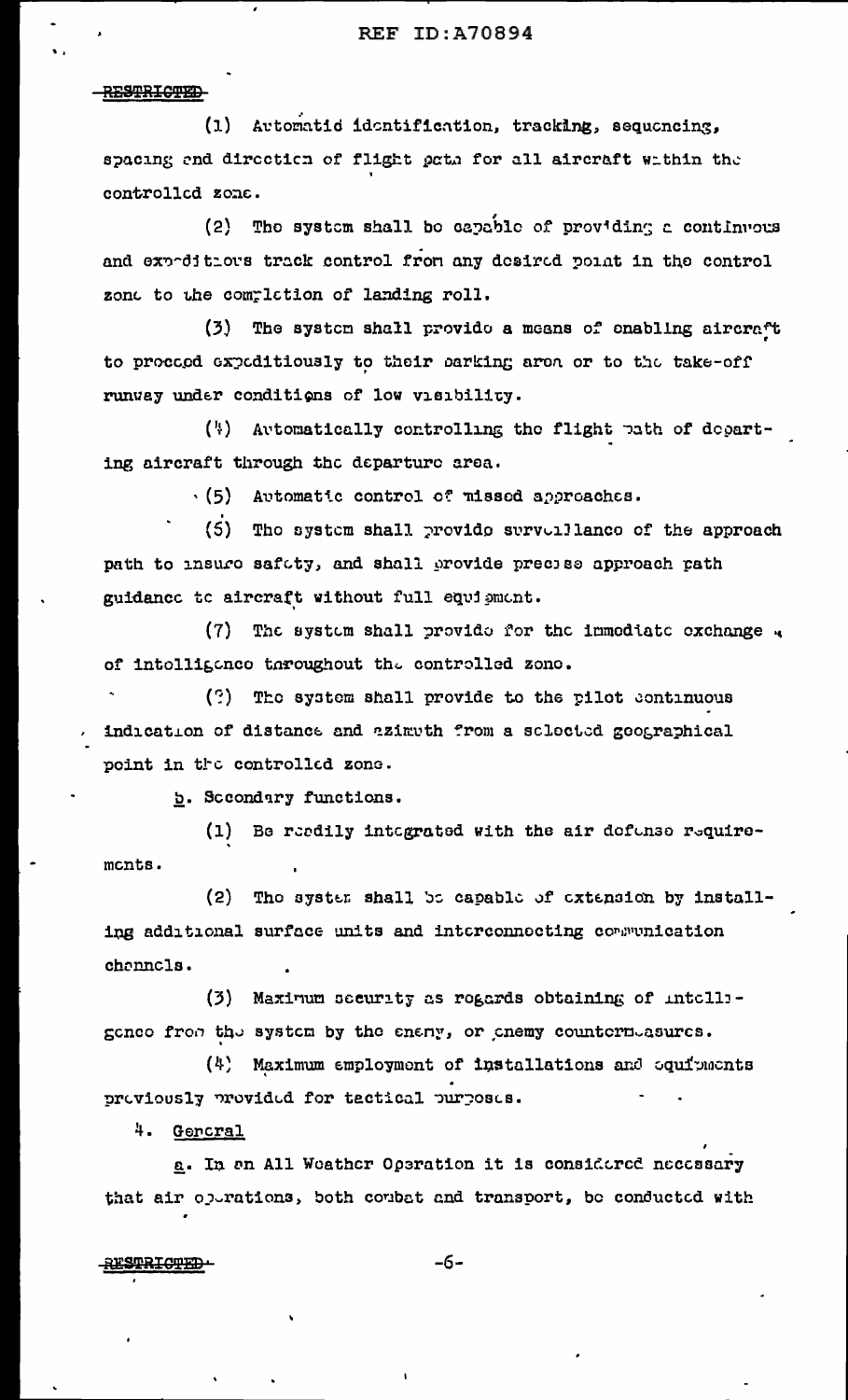a maximum degree of safety and efficiency under all conditions of visibility. A prarequisite to safe and efficient all weather operation is the highest degree of instrument flight proficioncy and judgment on the part of the pilot. Nevertheless, in order to handle large numbers of aircraft and to permit them to land expeditiously under conditions of low visibility and ceiling, automatic features are considered necessary.

b. The oberational employment of combat aircraft, particularly in the initial phase of any future war, may require the execution of combat missions to the maximum tactical radius of the aircraft concerned. This means that aircraft returning to base will not - have an appreciable amount of reserve fuel. Landings must be accomplished as expeditiously as the acceptance rate of the runway or runways will permit, regardless of visibility. In order to do this, precise timing is necessary to establish desired landing intervals not only on the final aporoach path, but extending into the control area as far as necessary.

c. The most hazardous and difficult flight conditions are encountered in the control zone including the approacn and landing. The cembination of poor weather conditions and high traffic density multiplies these difficulties and hazards. No satisfactory solution has boen found to the problem of short distance navigation, traffic control, and landing during all weather and high traffic donsity conditions.

#### 5. Availability Date.

a. A present and continuing need crists for this system, end until steps are taken to provide such a system the capability of air operations is reduced intolerably during periods of low visibility. It is not oxpected that the system will be developed in one sto, to its complete form, since operational experience and developments in associated fields will permit periodic incrovement in accuracy, minimum visibility, traffic handling capacity and landing interval. To specify a date for the complete system is unrealistic, therefore, restare. and develotment of existing equip-

RESTRICTAL

 $-1$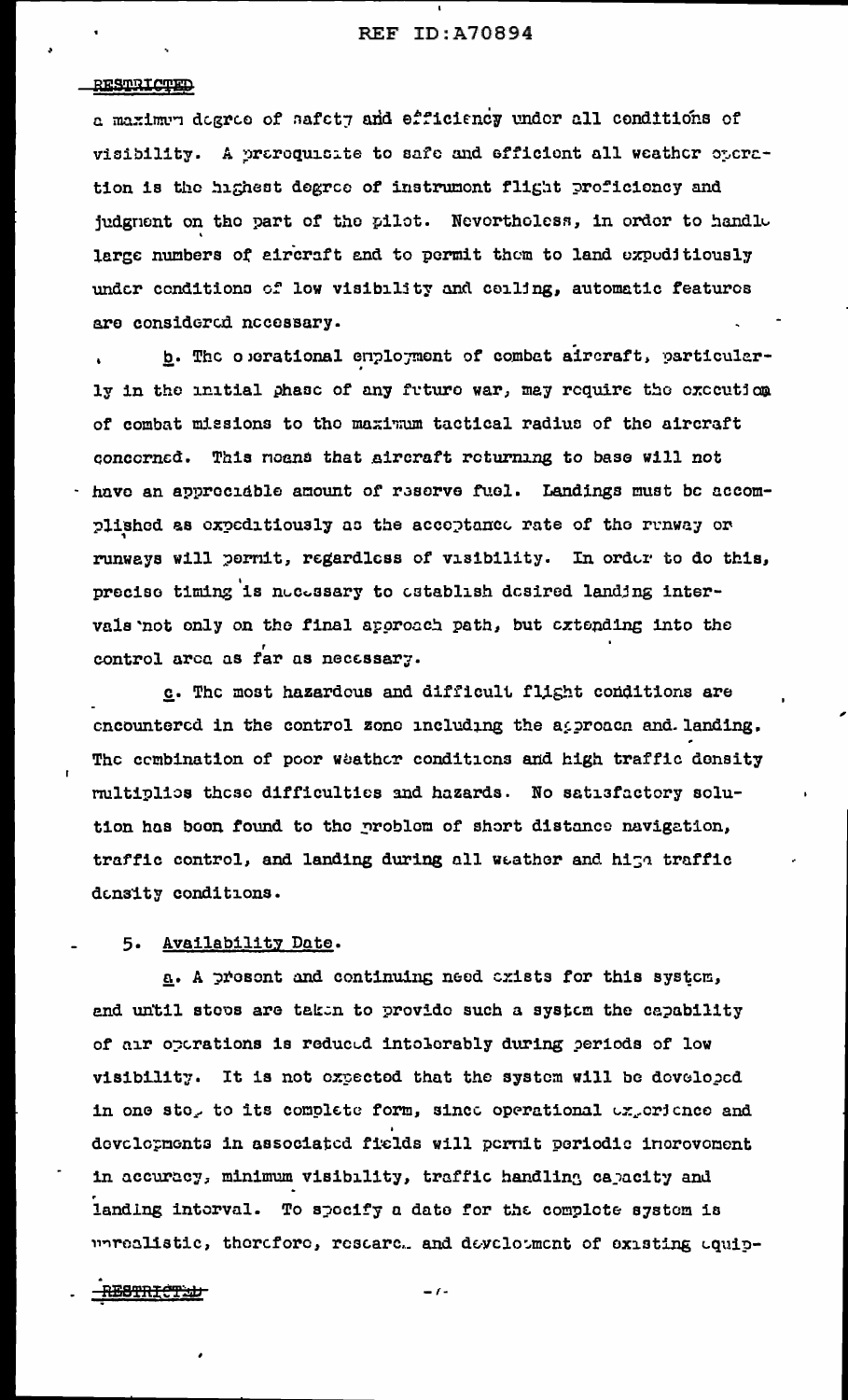### **REF ID: A70894**

#### RESTRICTED

rent should be continuous until flight operations can be conducted without regard to weather conditions.

#### II - OPERATIONAL CHARACTERISTICS

1. Frequency coverage.

a. As required.

b. Channel requirements as necessary.

2. Emmission as required.

3. Range as required. '

4. Spatial coverage as required.

5. Minimun susceptibility to interforence compatible with functionel performance standards.

6. Individual plane identification as required.

7. Stability as required.

3. Resolution and discrimination as required.

9. Accuracy and fidelity as required.

10. Employ, insofar as feasible, the equipment installed in the 'aircraft as required by its mission. Supplementary functions shall be accomplished by surface installed equipment to the naximum extent gracticablo.

#### III - PHYSICAL GHARACTERISTICS

1. Any dotriment to arreraft performance, caused by installation of the systems components, shall be held to a minimum. Configuration of the ground components will be adapted to fixed, portable, shipboard or air transportable versions as required.

2. Arrangement and coordination of component units as required.

3. Provision to operate with currently effective communication system.

<sup>h</sup>. Power supply as required.

5. Maximur. practicable standardization.

6. Construction characteristics as appropriate to purioss of individual component and operating location.

7. Arrangoment of equipment as required for most officient oparation.

#### **RESTRICTED**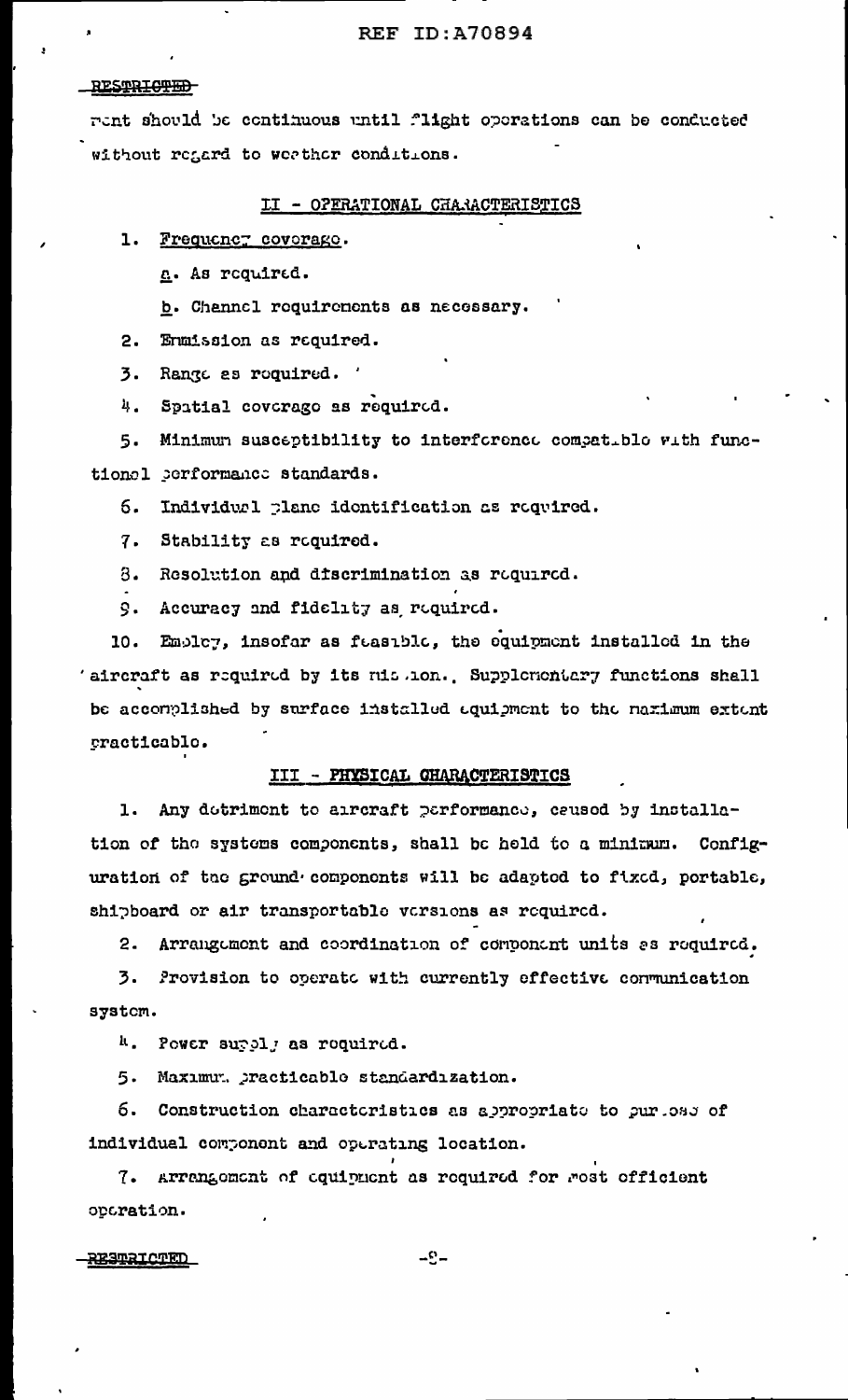#### <del>RECTATOTED</del>

". Conpect, portable pre-flight ground test units shall be previded for tosting and aligning all airborne system components.

 $9.$ Stabilization as required.

10. Standard destruction requirements will apply.

11. Maximum use of miniaturization tochniques for cirberne equipnont.

IV - EQUIPMENT OPERATION AND MAINTEMANCE CHARACTERISTICS

1. Operating time for surface installations continues except for routine maintenance periods. Airborne operating, time for duration of flight.

2. Adjustments to be the minimum compatible with sets sfactory operation.

3. Control fectures as required.

4. Data trenamission as required.

5. The system stall incorporate rail safe provisions.

5. All sirporno equipments shall be provided with appropriate indicators to clert the pilot in the event of malfunction of the syston.

7. Optimus warm-us time to full operation.

8. Minimum mumber and skill of personnel conductible with satisfactory functioning.

3. The component equignents will be designed so as to term't sase of maintenance in the field, i.e., built in test equipment, quick change, rugged and interchangeable compenents. Shergenew maintenance procedures (required during operations) shall be capable of being accomplished by substitution of commonents with power-on insofar as standard engineering safety, design, and construction practice will permit.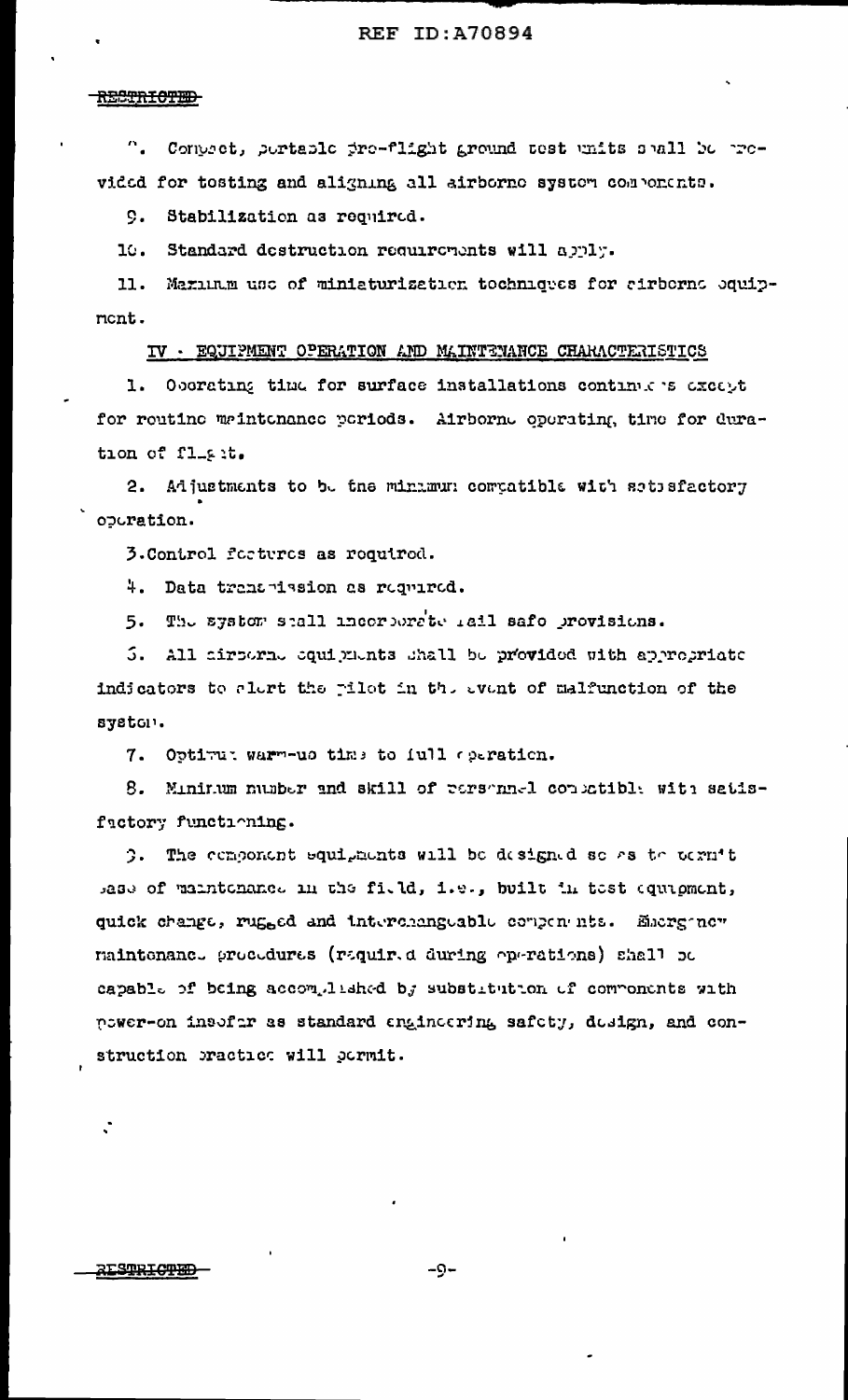# APPENDIX "B"

MEMORANDUM FOR THE CHAIRMAN, RESEARCH AND DEVELOPMENT BOARD

Joint Military Characteristics for an Integrated Air Subjcct: Navigation and Traffic Control System within the Control Zono.

Copy of Subject Report. Enclosurc:

The cnclosure was approved for joint use on\_ by the Joint Communications-Electronics Committee, and is forwarded to the Committoe on Navigation, Research and Development Board, for appropriate research and development action.

**RESTRICTED**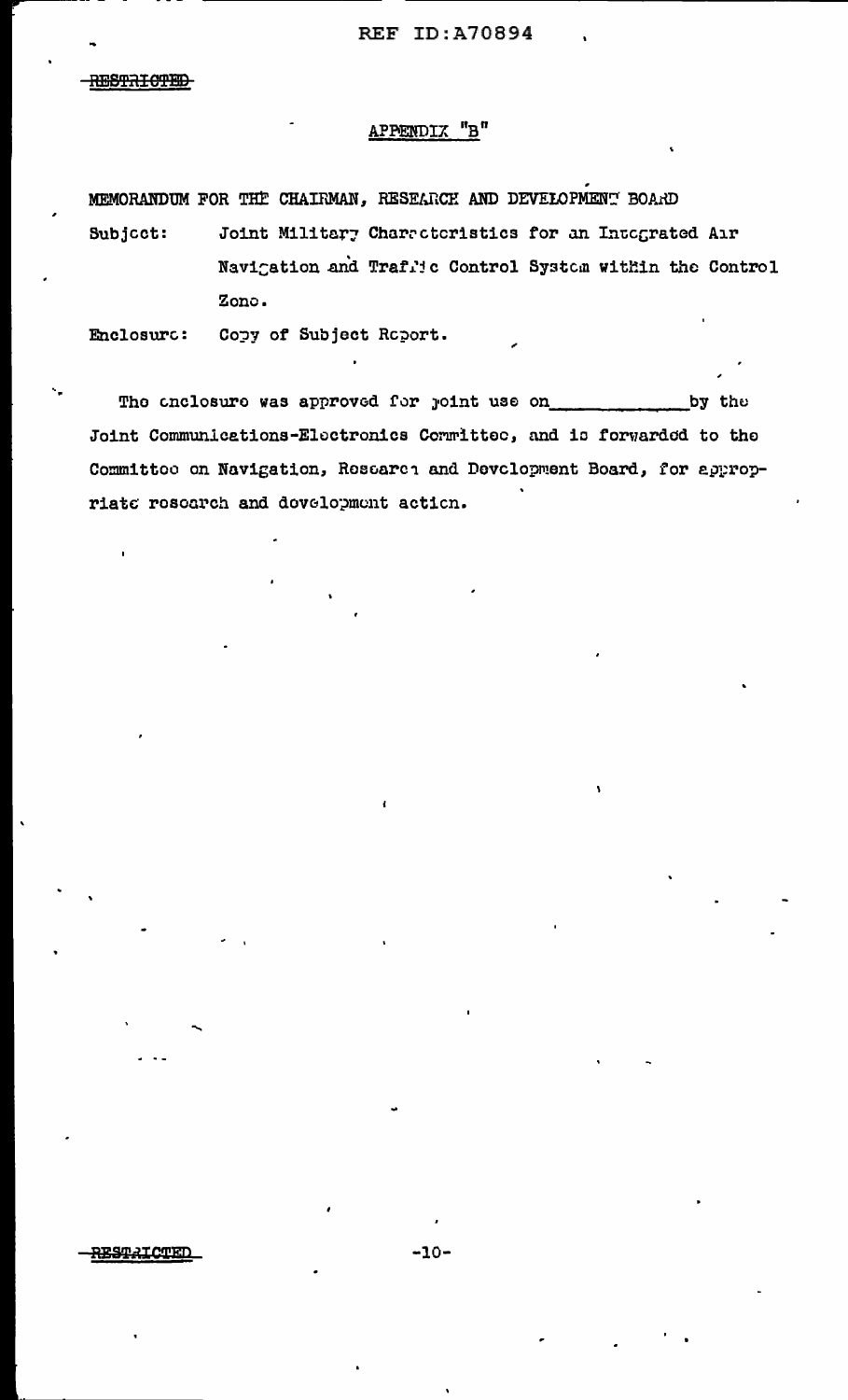**REF ID: A70894** 

<del>RECTRICTE</del>

# APPENDIX "C"

MEMORANDUM FOR THE SERVICES AND THE CHAIRMAN, AIR NAVIGATION DEVELOPMENT BOARD.

Joint Military Characteristics for an Integrated Air Subject: Navigation and Traffic Control System within tho Control Zone

Enclesure: Copy of Subject Report.

1. The enclosure was approved for joint use by the Joint Communications-Electronics Committee, and is forwarded to the Survices for information and guidance and to the Chairman, Air Navigation Development Board for information.

2. A copy of the enclosure is being forwarded to the Committee on Navigation, Research and Development Board, for appropriate rescarch and development action.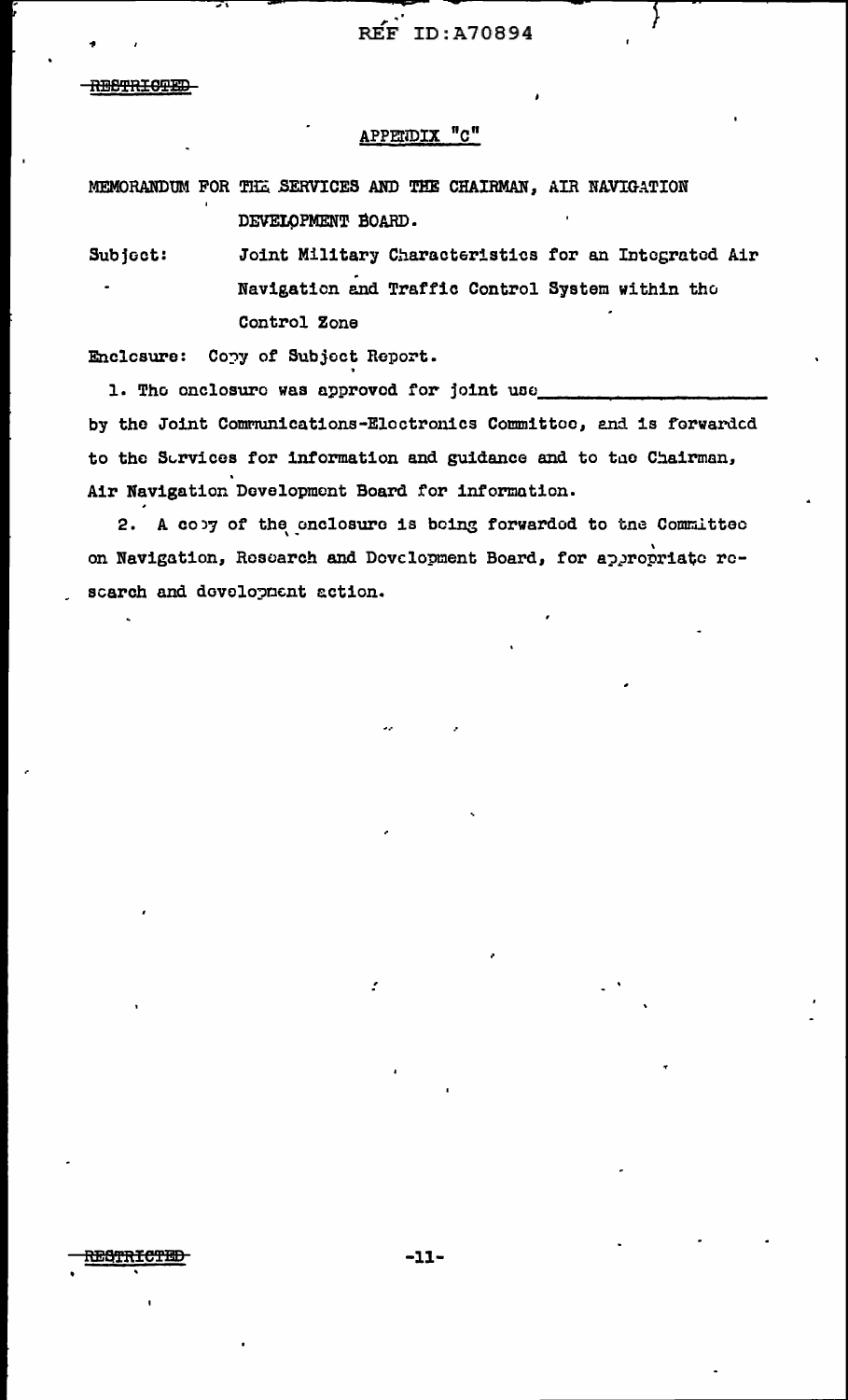# APPENDIX "D"

# <u>JOINT MILITARY CHARACTERISTICS</u> **NAVIGATION** TRAFFIC CONTROL SYSTEM WITHIN THE CONTROL ZONE

### Discussion

1. An air traffic control system must satisfy two primary operational functions:

g. Maintenance of safe seperation between aircraft.

b. Expeditious progress of aircraft operating in the system.

Tactical military air operations, including training flight.  $2.$ consist basically of off-airways flights. These flights will have, random times of arrival and directions of approach to the control zone. A system adaquate to meet all milltary requirements must accommodate such flights as well as scheduled point-to-point flights. The system must be capable of handling aircraft arriving, both singly and information.

3. An immediate requirement for such a system is demonstrated both in the conduct of the Berlin Air Lift and in the conduct of tactical training operations.

4. The execution of combat missions will require operation at the maximum performance of the adreraft concerned, with the result that returning aircraft will require the most expeditious handling within the control zone.

The system should provide sufficient and approgriate data 5. to permit automatic as well as manual control of all aircraft. Manual instrument landing is a necessary alternate to monitored automatic landing.

#### DEFINITION

5. The definition for "centrol zone" in Civil Air Regulation, Part 60.74 is as follows: "An air space of defined dimensions designated by the Administrator oxtending upward from the surface to include one or more airports and within which rules additional to those governing flight in control arcas apply for the protection of air traffic".

 $-12-$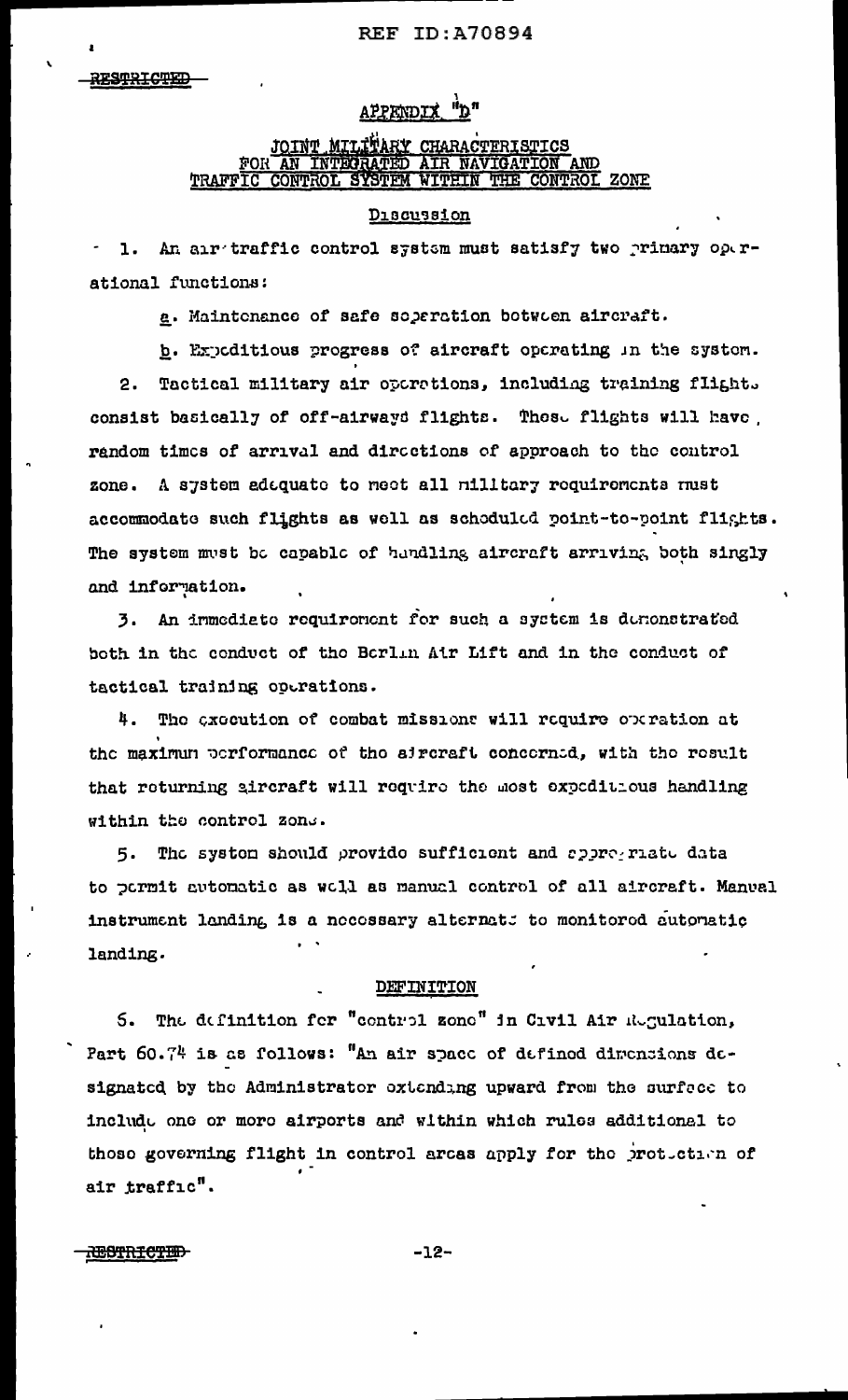REF ID:A70894 /

**ISPRECTED** 

# ASSUMPTIONS

7. The above definition is essumed to apply. The control zene may be of any varying size and shape which can be circumscribed by a circle of radius not in exeess of 100 miles. The number and rolative location of landing areas will vary among control zones, with acch landing area aquipped to accomplish separate initial and final approach control.

8. Socirity assumptions are as follows:

a. An enemy will be able to intercept and take useful bearings on signals in all parts of the frequency spectrum, either frem aircraft or surface installations. The use of VHF and UHF will restrict the radius within which the enery can obtain intelligence from the system's operation, and within which the enemy may be oxpocted to intercept and D/F all types of signals.

b. The enomy will be capable of emitting interferring signals affective to a degree waich will depend upon the distance from the receiving installation concerned, and uoon the relative magnitude of usoful and jamming signals.

c. The location of fixed radiating elements of the system cannot be kept from the enemy for an extensive operating period, wit the use of VHF and higher frequencies will require a more extensive reconnaissance on the part of the enemy.

d. Derendence en airborne emissions will yield usoful inferation to a properly equipped energ, thereby ondangering the security of our own aircraft, and should be kept to a rinimum.

The presently proposed civil air traffic control system may 9. not mact all socurity requirements, and may not accommodate all types of tactical aircraft at the required interval.

10. Arcas immediately downwind and upwind of sach active landing strip will be reserved for final approach, pull-up, and departure.

11. Aircraft pulling up from a missed approach will require a new approach with a minimum of dolay, and will follow a designated procedure to arrivo at a point for respacing in the approach pattern.

12. Weather information within the aderoach control area will be

#### **RESTRICTED**